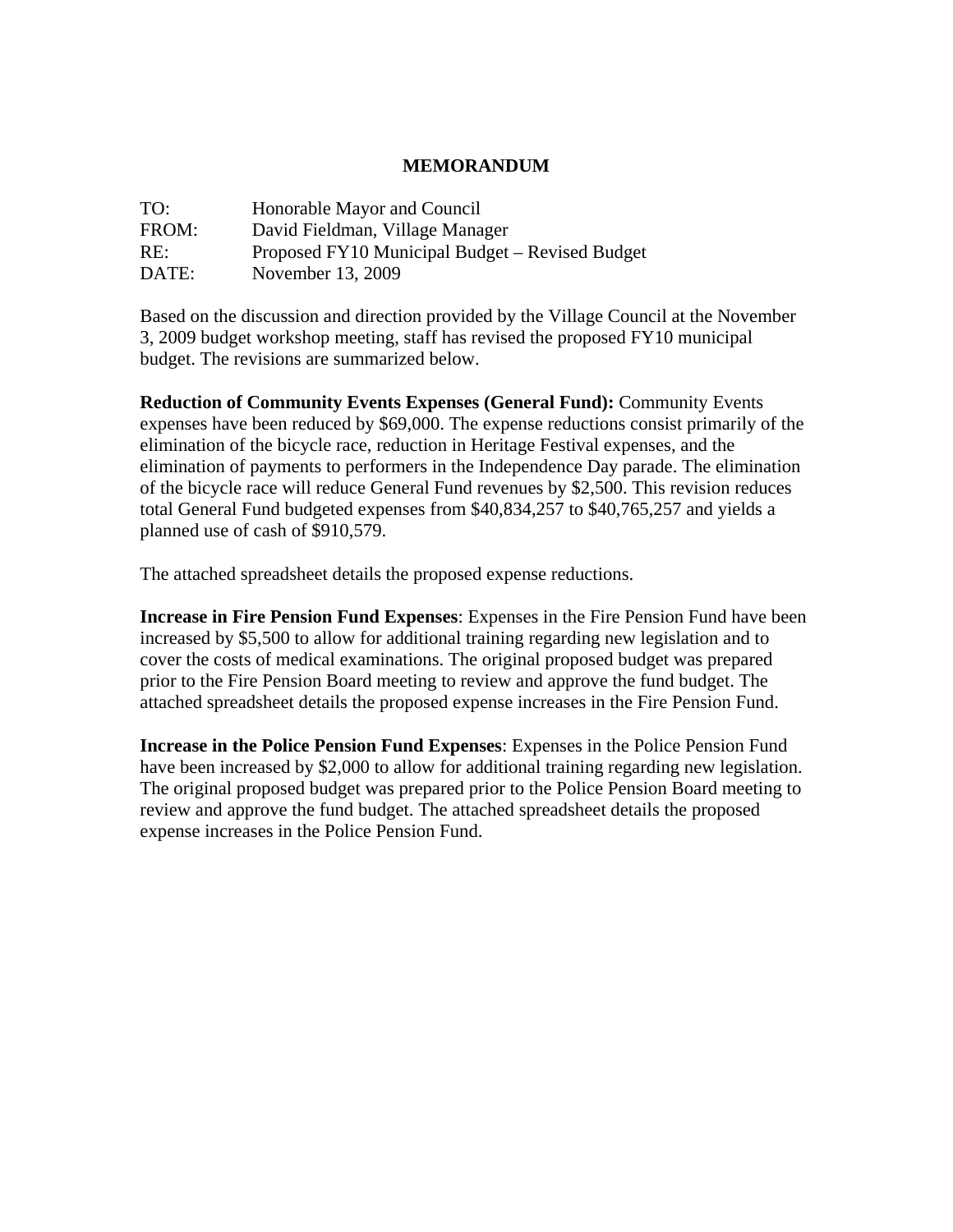## General Fund (001) Revenue & Expense Adjustments

| <b>REVENUES</b>                     |            | <b>EXPENSES</b>                     | <b>SURPLUS/</b><br>(DEFICIT) |            |
|-------------------------------------|------------|-------------------------------------|------------------------------|------------|
| <b>Recommended Budget (9/24/09)</b> | 39,857,178 | <b>Recommended Budget (9/24/09)</b> | 40,834,257                   | (977, 079) |
| <b>Bike Race Elimination</b>        | (2,500)    | <b>Reduce Community Events</b>      | (69,000)                     |            |
|                                     |            |                                     |                              |            |
| Adj. Recommended Budget (11/17/09)  | 39,854,678 | Adj. Recommended Budget (11/17/09)  | 40,765,257                   | (910, 579) |

## Other Fund Revenue & Expense Adjustments

| <b>REVENUES</b>                                 |           | <b>EXPENSES</b>                                     |           | <b>SURPLUS/</b><br>(DEFICIT) |
|-------------------------------------------------|-----------|-----------------------------------------------------|-----------|------------------------------|
| <b>Police Pension Fund (651)</b>                |           |                                                     |           |                              |
| <b>Recommended Budget (9/24/09)</b>             | 3,215,508 | <b>Recommended Budget (9/24/09)</b>                 | 2,435,802 | 779,706                      |
|                                                 |           | Increase training-new legislation                   | 2,000     |                              |
| Adj. Recommended Budget (11/17/09)              | 3,215,508 | Adj. Recommended Budget (11/17/09)                  | 2,437,802 | 777,706                      |
| <b>Fire Pension Fund (652)</b>                  |           |                                                     |           |                              |
| Recommended Budget (9/24/09)                    | 3,349,952 | <b>Recommended Budget (9/24/09)</b>                 | 2,033,137 | 1,316,815                    |
|                                                 |           | Increase training-new legislation                   | 4,500     |                              |
|                                                 |           | Increase budget for independent medical evaluations | 1,000     |                              |
| 3,349,952<br>Adj. Recommended Budget (11/17/09) |           | Adj. Recommended Budget (11/17/09)<br>2,038,637     |           | 1,311,315                    |